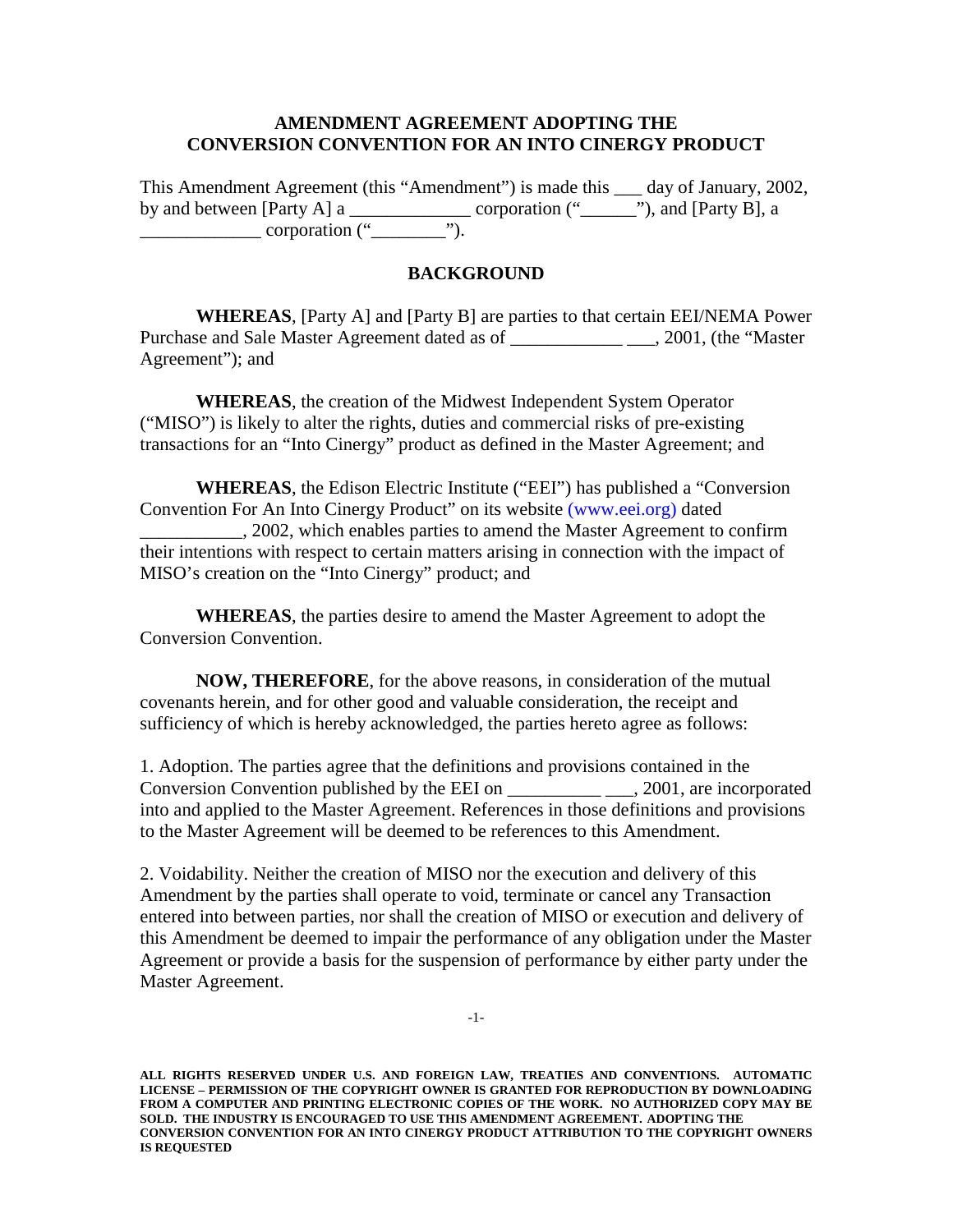3. Entire Agreement. This Amendment, the Master Agreement and the Conversion Convention comprise the entire understanding of the parties with respect to the subject matter hereof, and supercedes all prior or other negotiations, representations, understandings and agreements of, by or among the parties, express or implied, oral or written. The express terms of this Amendment control and supercede any course of performance and/or customary practice inconsistent with such terms. Any agreement hereafter made shall be ineffective to change, modify, discharge or effect an abandonment of this Amendment unless such agreement is in writing and signed by the party against whom enforcement of such change, modification, discharge or abandonment is sought.

4. Governing Law. THIS AMENDMENT AND THE RIGHTS AND DUTIES OF THE PARTIES HEREUNDER SHALL BE GOVERNED BY AND CONSTRUED, ENFORCED AND PERFORMED IN ACCORDANCE WITH THE LAWS OF THE STATE OF NEW YORK, WITHOUT REGARD TO PRINCIPLES OF CONFLICTS OF LAW. EACH PARTY WAIVES ITS RESPECTIVE RIGHT TO ANY JURY TRIAL WITH RESPECT TO ANY LITIGATION ARISING UNDER OR IN CONNECTION WITH THIS AMENDMENT.

5. Waiver. Any parties' failure to enforce strictly any provisions of this Amendment shall not be construed as a waiver thereof, or as excusing either party from future performance. Any waiver, to be effective, must be in writing and signed by the party against whom it is sought to be enforced.

6. Successors and Assigns. This Amendment shall inure to the benefit of, and be binding upon, the successors and assigns of the respective parties hereto.

7. Counterparts. This Amendment may be executed in any number of counterparts and by each party on a separate counterpart or counterparts, each of which when so executed and delivered shall be deemed an original and all of which taken together shall constitute but one and the same instrument.

8. [OPTIONAL PROVISION] Implementation of Congestion Management. The parties acknowledge that the Conversion Convention is designed to operate in the "Transition Period," as defined in the "Open Access Transmission Tariff For the Midwest Independent Transmission System Operator, Inc." prior to the implementation of an anticipated Congestion Management System. Immediately upon the filing of a proposed Congestion Management System with the Federal Energy Regulatory Commission by the MISO, the parties hereto agree to take commercially reasonable steps to negotiate further modification to the definition of then existing and future "Into Cinergy" products with the goal of such modifications being to preserve an economic result for each of the parties as close as possible to that existing prior to the implementation of the Congestion Management System.